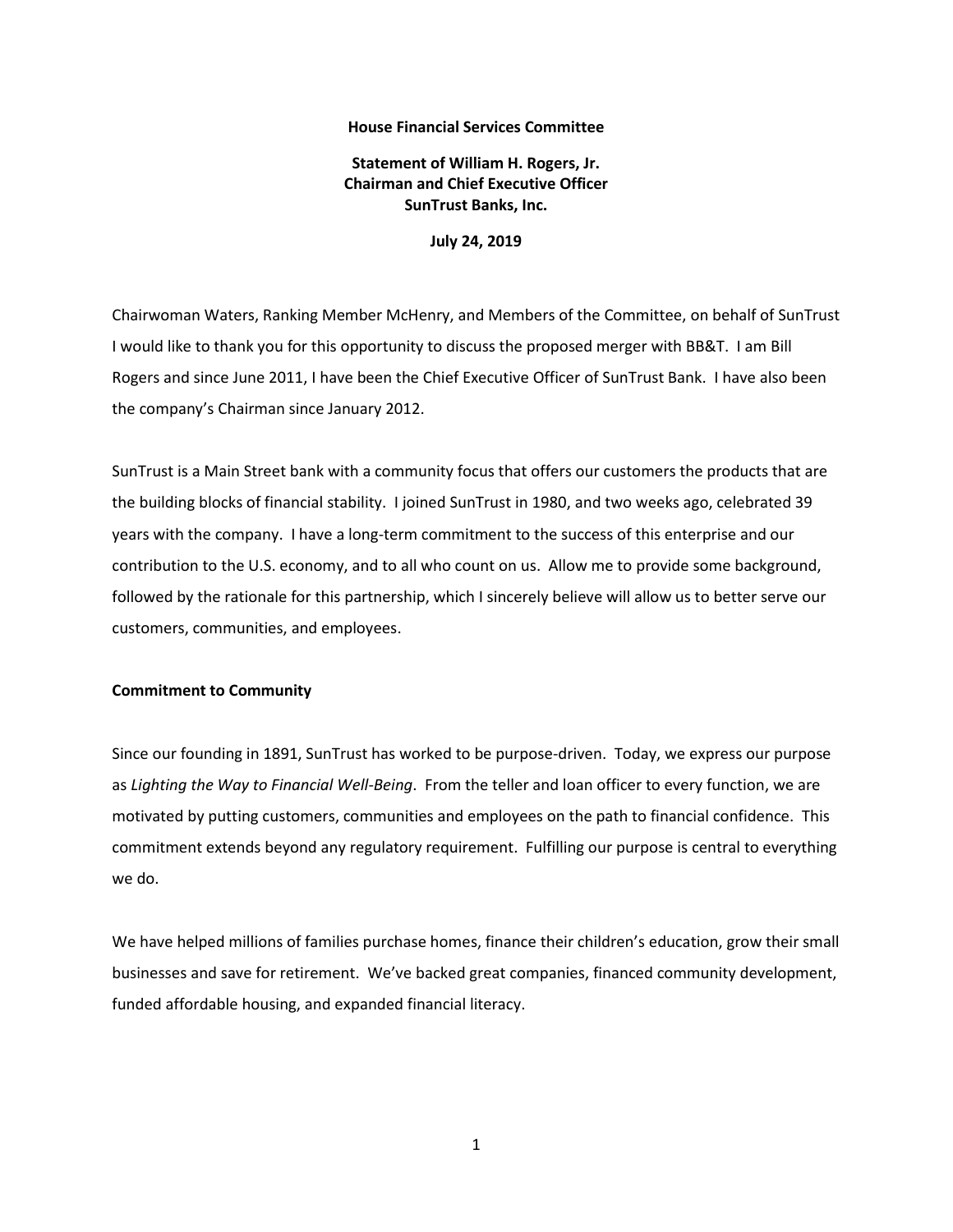I am also proud of our philanthropic efforts and inclusion. Last year SunTrust employees volunteered more than 200,000 hours to support our communities, working with more than 5,300 organizations, and the SunTrust Foundation granted \$19.5 million to charitable causes.

# **Diversity and Inclusion**

SunTrust understands the need to hire and develop a skilled and diverse multi-generational workforce. Our executive leadership team is committed to diverse representation at all levels of the organization to ensure that our teams reflect the communities and customers we serve. We seek to hire talented people who have served in the military, are living with a disability, and who represent different genders, races, sexual orientation and ethnic backgrounds, while striving to create an inclusive environment where employees learn from and leverage strengths across generations.

Our current workforce is comprised of 60 percent women and 43 percent people of color, and my current Executive Council includes 50 percent women and 13 percent people of color. Our current SunTrust Board of Directors is made up of 20 percent women and 30 percent people of color, and the proposed Truist Board will be 29 percent women and 24 percent people of color.

We are a Best Place to Work according to the Human Rights Campaign's Corporate Equality Index. The Greater Women's Business Council awarded SunTrust a Top Corporation of the Year for empowering women in business.

At SunTrust, we maintain eight Teammate Networks to build appreciation for different cultures, backgrounds and perspectives, each led by an Executive Council member.

Both SunTrust and BB&T have signed the *CEO Action for Diversity & Inclusion* pledge, and will bring this commitment to the new combined company, including a commitment to promote use of diverse suppliers and contractors.

### **Financial Planning and Wellness**

In the area of financial wellness, we have done extensive research. Many fully employed Americans borrow against 401(k) plans, do not save adequately for emergencies or retirement, and experience high financial stress.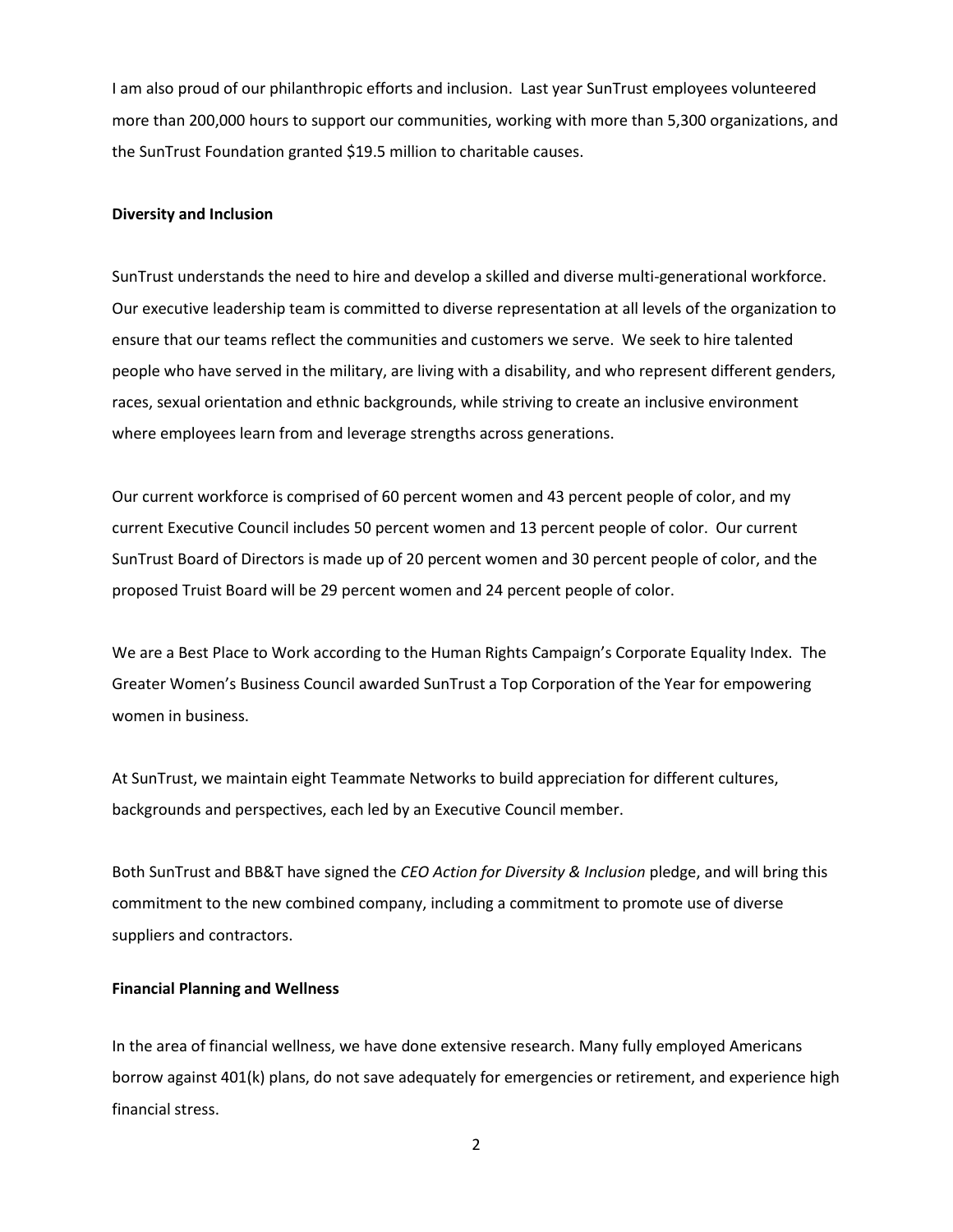This inspired us to introduce a financial wellness program at SunTrust with a \$1,000 incentive toward emergency savings and a paid day off each year to focus on personal finances. In four years, we contributed \$18 million to 18,000 employees, and 70 percent now report they can better handle an emergency *and* help others achieve financial well-being. SunTrust now provides a workplace financial wellness program to 200 other companies at no profit to SunTrust, with similar results among their employees.

So our purpose is more than words. We work hard to put it into practice.

# **A Shared Vision to Benefit Customers and Communities**

So, why the merger? One primary reason for the proposed merger with BB&T is to team with a like-minded company whose mission is To Make the World a Better Place to Live. We both believe that our business and our public impact will be better together.

To be clear, SunTrust is a strong company, with seven consecutive years of performance improvement. But in today's fast-changing environment, no company can stand still.

We needed to consider how we can continue to fulfill our purpose and provide customers with tailored, real time, intuitive banking services delivered in the palm of their hand while providing access to expert help. And we need to do this in the context of competition growing by the day, compliance excellence increasing by the hour and cyber threats growing by the second.

Our best path forward is to align with a partner that has a similar purpose, a focus on sound risk management and an understanding of the importance of technology to customer satisfaction and protection.

We found that in BB&T.

This merger of equals gives us scale to serve more effectively. It will lead to enhanced data security and a full complement of financial services offerings fueled by leading technology.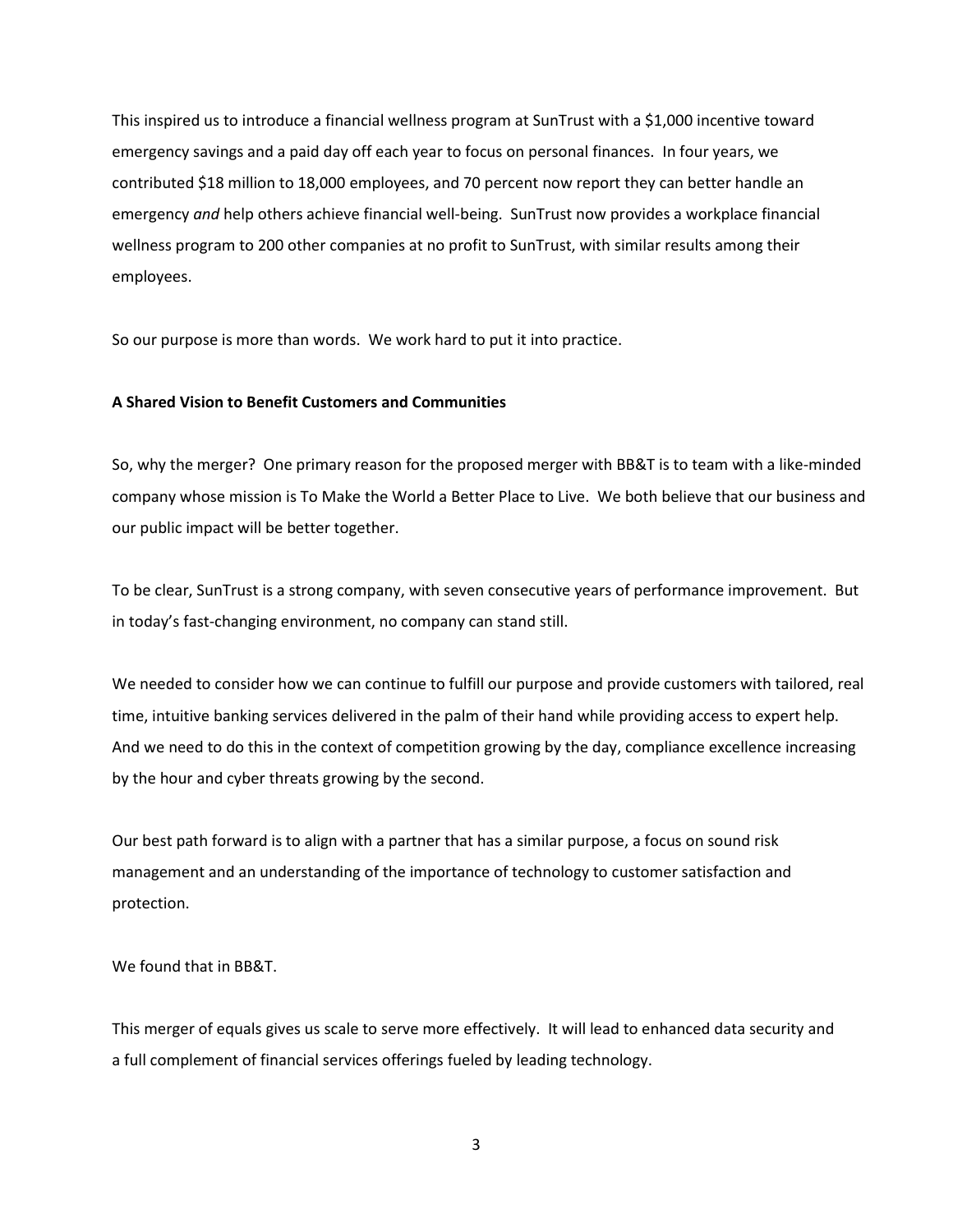Scale will also benefit the communities we serve.

Earlier this month, BB&T and SunTrust announced a Community Benefits Plan to lend or invest \$60 billion to low- and moderate-income borrowers over a three-year period. We also pledged to open at least 15 new branches in low-to-moderate income neighborhoods.

While we are physically moving our headquarters to Charlotte with Truist, commitments to our current hometowns of Atlanta and Winston-Salem will remain strong. Last month, we announced that SunTrust will invest \$100 million a year for the next three years in the Atlanta community. This will be for a range of affordable housing, economic development and financial wellness programs.

### **A Thoughtful Approach to Integration**

Given our overlapping markets, we will be thoughtful in performing a market, branch and customer analysis before making any decisions – prioritizing our service to low- and moderate-income customers and communities. We will reach out to customers to minimize any disruption.

We have agreed that with this merger, all performing customer-facing employees will have a job. This too will ensure consistent and continued customer care. We have no plans to leave the communities we serve.

We have a multi-pronged approach and an array of services to support employees through the transition to Truist, whether they are assuming a role or whether they will be pursuing other opportunities outside the company.

While many employees will remain in their current location, we are offering a best-in-class relocation program for employees who need to move for their new role. The benefits are financially generous and supportive of personal transition needs, including a dedicated relocation specialist and a guaranteed buy-out of their existing home in most cases.

In the event a staff member is not offered a position or chooses not to accept a new position or location, we have a competitive severance plan, commensurate with one's tenure and role. As a general rule, our severance offers two weeks of pay for every year of service, with a minimum of eight weeks pay for impacted employees. All those impacted will be offered outplacement assistance with one-on-one coaching and access to a digital talent exchange of current job opportunities. In a few communities that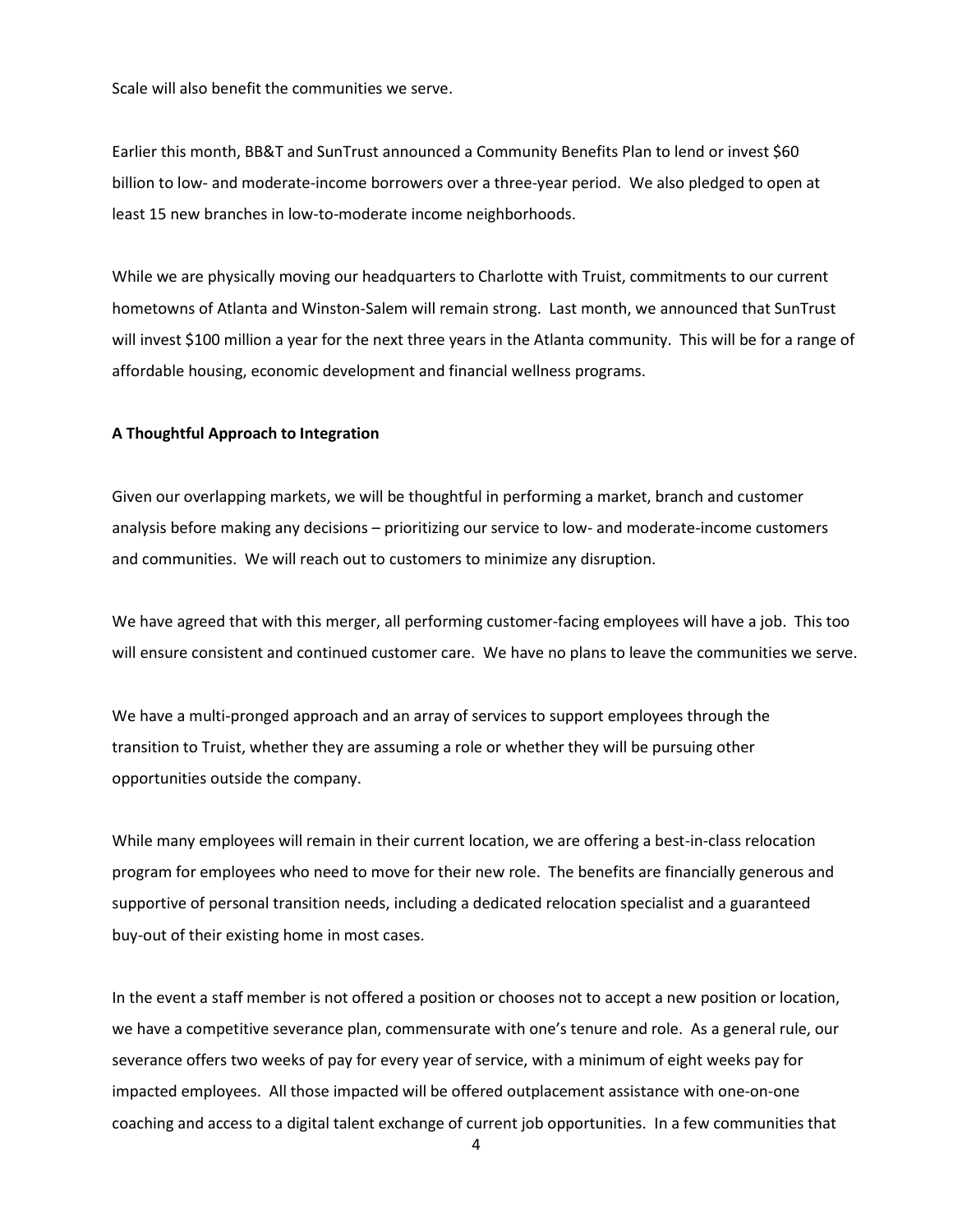may have a greater job impact, we will plan to formalize collaboratives to directly connect talent to other employers in the area.

For employees looking for new opportunities within Truist, SunTrust is building on its already strong programs to add special career resources for retooling and redeployment to support emerging workplace needs, such as technology-related skills. This will include dedicated career coaching, as well as networks to target opportunities and access to educational platforms. In addition, we are optimistic that in the context of the merger, we will bring several hundred technology support jobs on-shore and eventually support additional hiring.

# **Compensation and Accountability**

We also believe in a competitive pay structure, and in 2018, we raised our minimum wage to \$15/hour and granted merit increases for additional hourly employees within our company.

We remain committed to compensating all employees at market competitive levels, and we have a compensation and benefits framework in place designed to attract and develop employees over their careers and meet the needs of their families. Many of these compelling employee benefits will carry forward to Truist, including robust physical and financial wellness programs, 16 weeks of paid maternity leave, six weeks of paid parental leave, and more.

The expectation is that the entire benefits package of Truist will be among the best in financial services, including an unprecedented commitment to pension plans. The goal will be to provide employees a salary and total benefits package that offers more than just a job, but also opportunity for employees to grow their careers with Truist.

We also understand the importance of accountability. SunTrust and its Board are committed to ensuring ethical practices and behaviors, including the ability to recoup previously awarded incentives to promote accountability and as a deterrent to improper risk-taking. SunTrust was an early adopter of a formal compensation clawback policy that meets or exceeds current requirements and the proposed Securities and Exchange Commission's regulations. We fully expect to carry forward a similar approach at Truist.